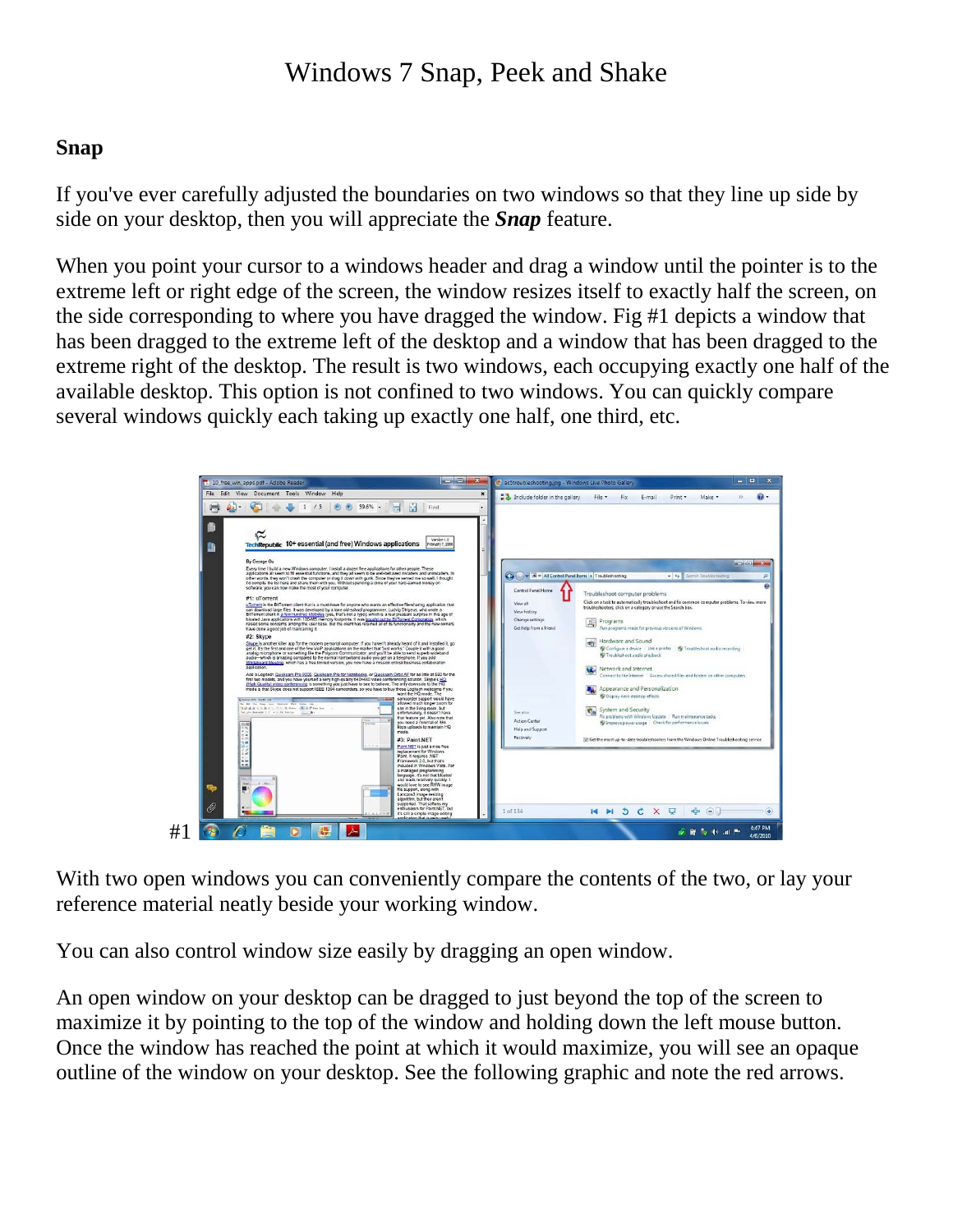

When you release your left mouse button, the window will maximize to the opaque outline.

|                                                                                                             | A http://groups.yehoo.com/group/Captioning/                                                                                                                                                                                                                | $\left  \frac{f + f}{f} \right  \leq \left  \frac{f}{f} \right $ , we have<br>$\Omega$ $\star$ |  |
|-------------------------------------------------------------------------------------------------------------|------------------------------------------------------------------------------------------------------------------------------------------------------------------------------------------------------------------------------------------------------------|------------------------------------------------------------------------------------------------|--|
| File Edit View Favorites Tools Help                                                                         |                                                                                                                                                                                                                                                            |                                                                                                |  |
| <b>Favorites</b>                                                                                            | Le Au Captioning Messages BL. S Writing to StreamText Net. (B) depoman com View Foru. 2 Closed Captioning Direct. H Tweet Grid 128 Closed Captioning 128 FCC                                                                                               |                                                                                                |  |
|                                                                                                             |                                                                                                                                                                                                                                                            | Q + 图 + 二 m + Page + Safety + Tools + Q +                                                      |  |
|                                                                                                             | Stenograph - The industry <sup>(b)</sup> Captioning: Open and  X                                                                                                                                                                                           |                                                                                                |  |
| H. Buzy * Sign Out Help                                                                                     | <b>Preview Mail w/Toolbar</b>                                                                                                                                                                                                                              | <b>Cal</b> Vahout [ Mot]                                                                       |  |
| YAHOO! GROUPS                                                                                               | Q.Search                                                                                                                                                                                                                                                   | <b>Web Search</b>                                                                              |  |
|                                                                                                             | <b>Automatic Crash Response:</b><br>Learn more >><br>Only OnStar offers Automatic Crash Response to<br>deaf, hard of hearing and speech-impaired subscribers.                                                                                              |                                                                                                |  |
|                                                                                                             | tufop1 - tufop1@yahoo.com   Oroup Member - Edit Membership                                                                                                                                                                                                 | Start a Group   My Groups                                                                      |  |
|                                                                                                             | Captioning Open and closed captioning, subtitling                                                                                                                                                                                                          | Search for other groups.<br>Search                                                             |  |
| Messages                                                                                                    |                                                                                                                                                                                                                                                            |                                                                                                |  |
| Past.<br>Attachmants<br>Photos                                                                              | Home                                                                                                                                                                                                                                                       |                                                                                                |  |
|                                                                                                             | 12 New Messages - New Questions<br>Activity within 7 days:<br>Description<br>Discuss open and closed captioning and subtitling for deaf, hard of hearing, and hearing people. Special focus on advocacy, particularly with regard to new media<br>formats. |                                                                                                |  |
|                                                                                                             | Most Recent Messages (View All)<br>Search:<br>(Oraug by Teale)                                                                                                                                                                                             | Search Advanced Start Topic                                                                    |  |
| Links<br><b>Detabase</b><br><b>Pals</b><br>Calendar<br>Pipmota<br>Groups Labs (Beta)<br><b>Acplications</b> | Re: One Step a Time with Comcast!<br>Louis, could you try to find out specifically what the problem was at the local Comcast station's end? There was a specific<br>piece of hardware that might have<br>Posted - Fri Apr 9, 2010 9:50 am                  | <b>Dana Mulvary</b><br>dmulvany<br><b>BLOTTLINE</b><br><b>Bit Switch Small</b>                 |  |
| Settings<br>Into                                                                                            | One Step a Time with Comcast!<br>To make the store shout Thad been completely to the Company and consent least best in a station of a west searcher                                                                                                        | Louis J. Schwarz<br>dualingtia                                                                 |  |

If a window is maximized and you wish to restore it, point to the top of the window and drag it down while holding your left mouse button down. The window will resize.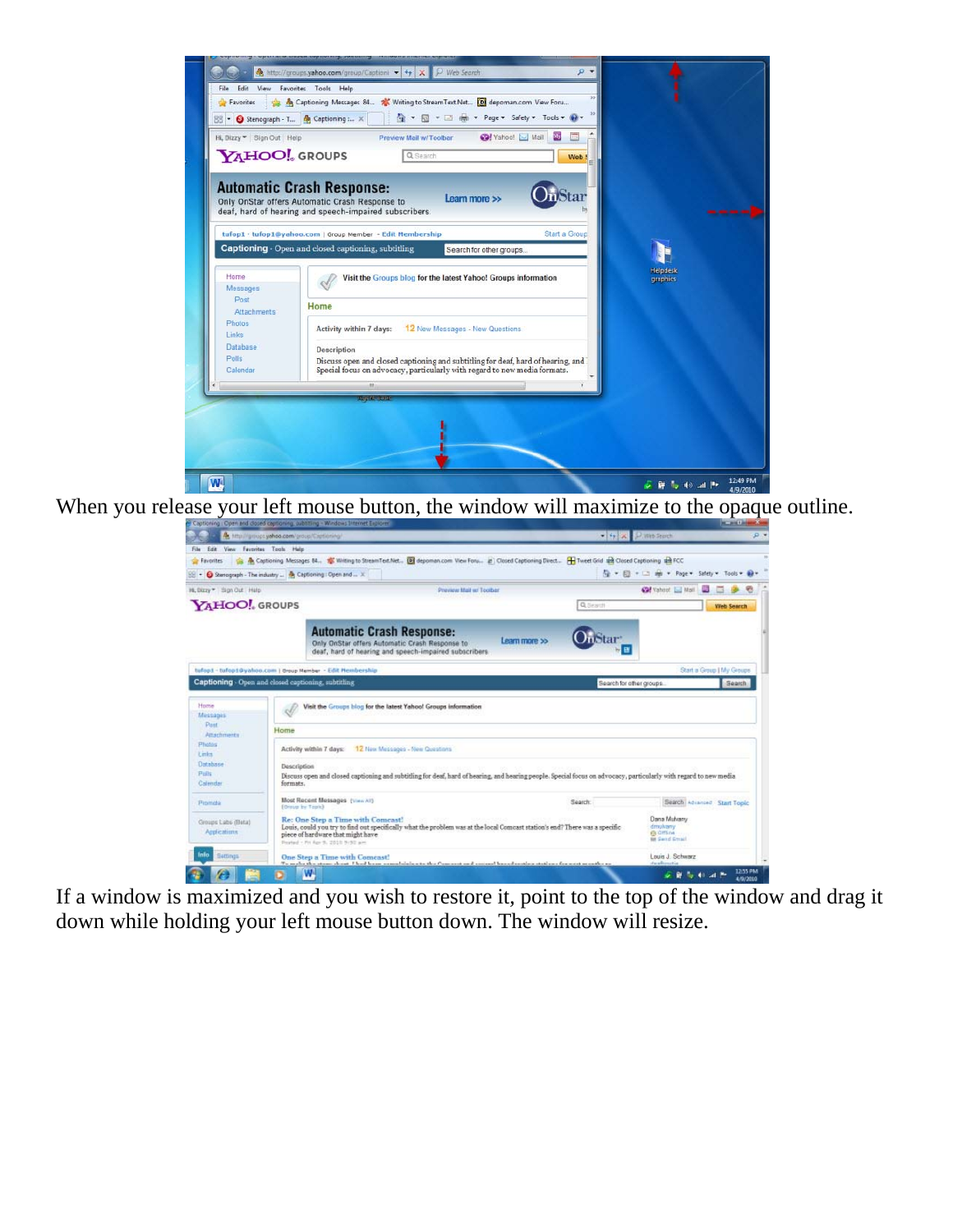|                                       | Web Search<br>▼ ⊄<br>og http://groups.yahoo.com/group/Captioni v<br>$+$<br>$\times$     |
|---------------------------------------|-----------------------------------------------------------------------------------------|
| File<br>Edit View<br><b>Favorites</b> | Tools<br>Help                                                                           |
| Favorites                             | ္တြဲ စီး Captioning Messages 84 7 Writing to Stream Text. Net (D) depoman.com View Foru |
| 88<br>Stenograph - T                  | $\frac{3}{2}$ Captioning : $\times$                                                     |
|                                       | My                                                                                      |
| Hi, Dizzy v Sign Out Help             | S2 Yahoo! ⊠ Mail<br><b>Preview Mail w/Toolbar</b>                                       |
| <b>YAHOO!</b> GROUPS                  | Q Search<br>Web                                                                         |
|                                       |                                                                                         |
|                                       |                                                                                         |
|                                       | <b>Automatic Crash Response:</b>                                                        |
|                                       | Learn more >>                                                                           |
|                                       |                                                                                         |
|                                       | Only OnStar offers Automatic Crash Response to                                          |
|                                       | deaf, hard of hearing and speech-impaired subscribers.                                  |
|                                       |                                                                                         |
|                                       | tufop1 · tufop1@yahoo.com   Group Member - Edit Membership<br><b>Start a Group</b>      |
|                                       |                                                                                         |
|                                       | <b>Captioning</b> Open and closed captioning, subtitling<br>Search for other groups     |
|                                       |                                                                                         |
|                                       |                                                                                         |
| Home                                  | Visit the Groups blog for the latest Yahoo! Groups information                          |
| <b>Messages</b>                       |                                                                                         |
| Post                                  |                                                                                         |
|                                       | Home                                                                                    |
| <b>Attachments</b>                    |                                                                                         |
| <b>Photos</b>                         |                                                                                         |
| Links                                 | <b>Activity within 7 days:</b><br><b>12</b> New Messages - New Questions                |
|                                       |                                                                                         |
| Database                              | <b>Description</b>                                                                      |
| <b>Polls</b>                          | Discuss open and closed captioning and subtitling for deaf, hard of hearing, and        |
| Calendar                              | Special focus on advocacy, particularly with regard to new media formats.               |

Note that this function is now available in Vista and XP with a free download from Microsoft.

## **Peek**

Peek is another useful refinement, allowing you to have a quick peek at open applications by hovering over the application's preview thumbnail.



You can hover over an icon on the taskbar (1) to get the thumbnail (2), then hover over the thumbnail to get a peek at the full window (3). While you are peeking, all other windows become transparent and featureless outlines. This makes it obvious which window you are peeking at. (See following graphic)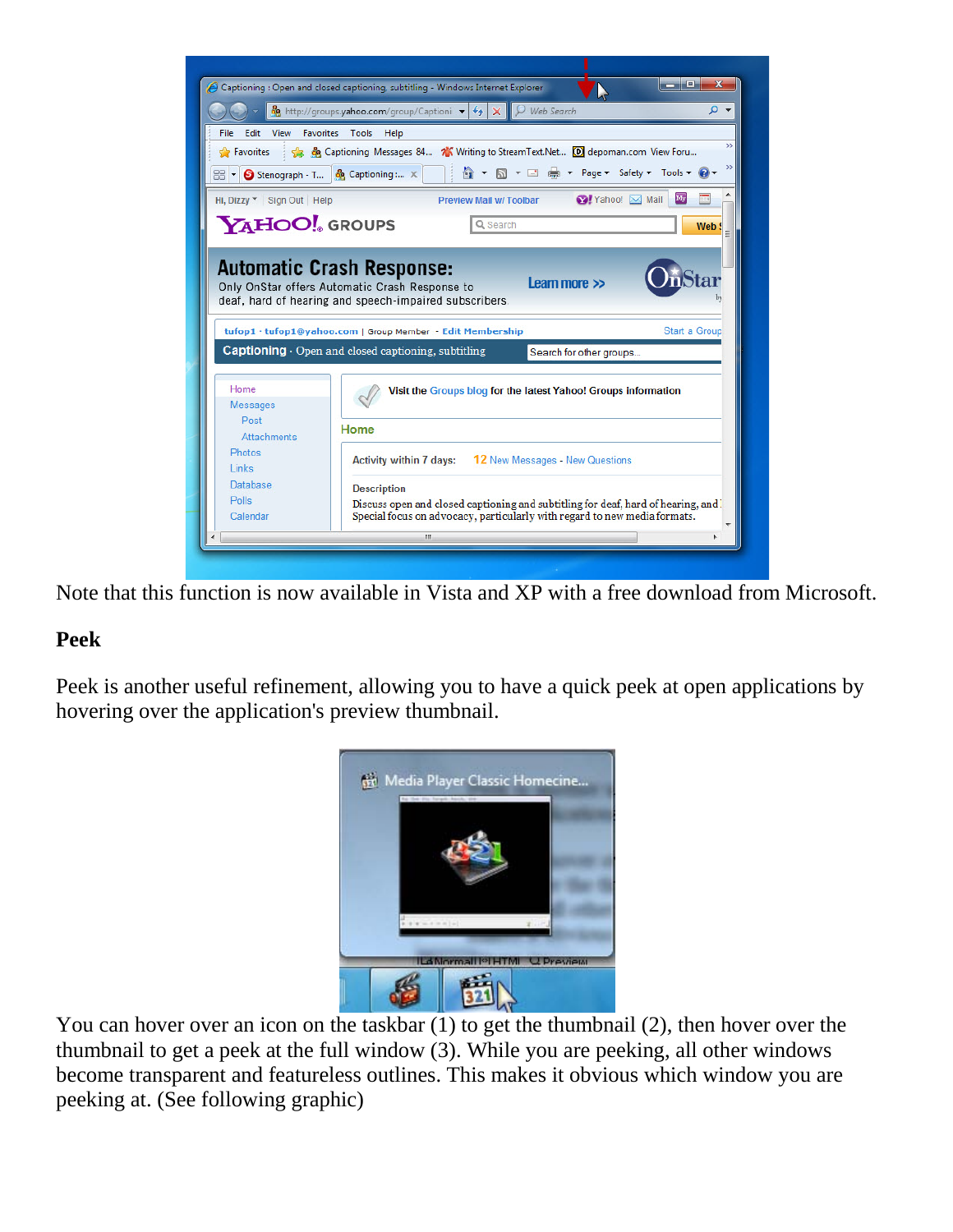

Peek also works when using **Alt-tab**. You can hold down **Alt-tab**, click a thumbnail from the **Alt-tab** selection pane and open that application with the mouse.



Peek can also be used to close a lot of windows quickly and efficiently.

Each preview thumbnail (when hovering on a taskbar icon) has a close button at the upper right corner. When the application needs no direction (such as saving unfinished work) before closing, clicking the close button closes the application and leaves the preview panes open. In this way you can rapidly close many windows, but leave the desired ones open.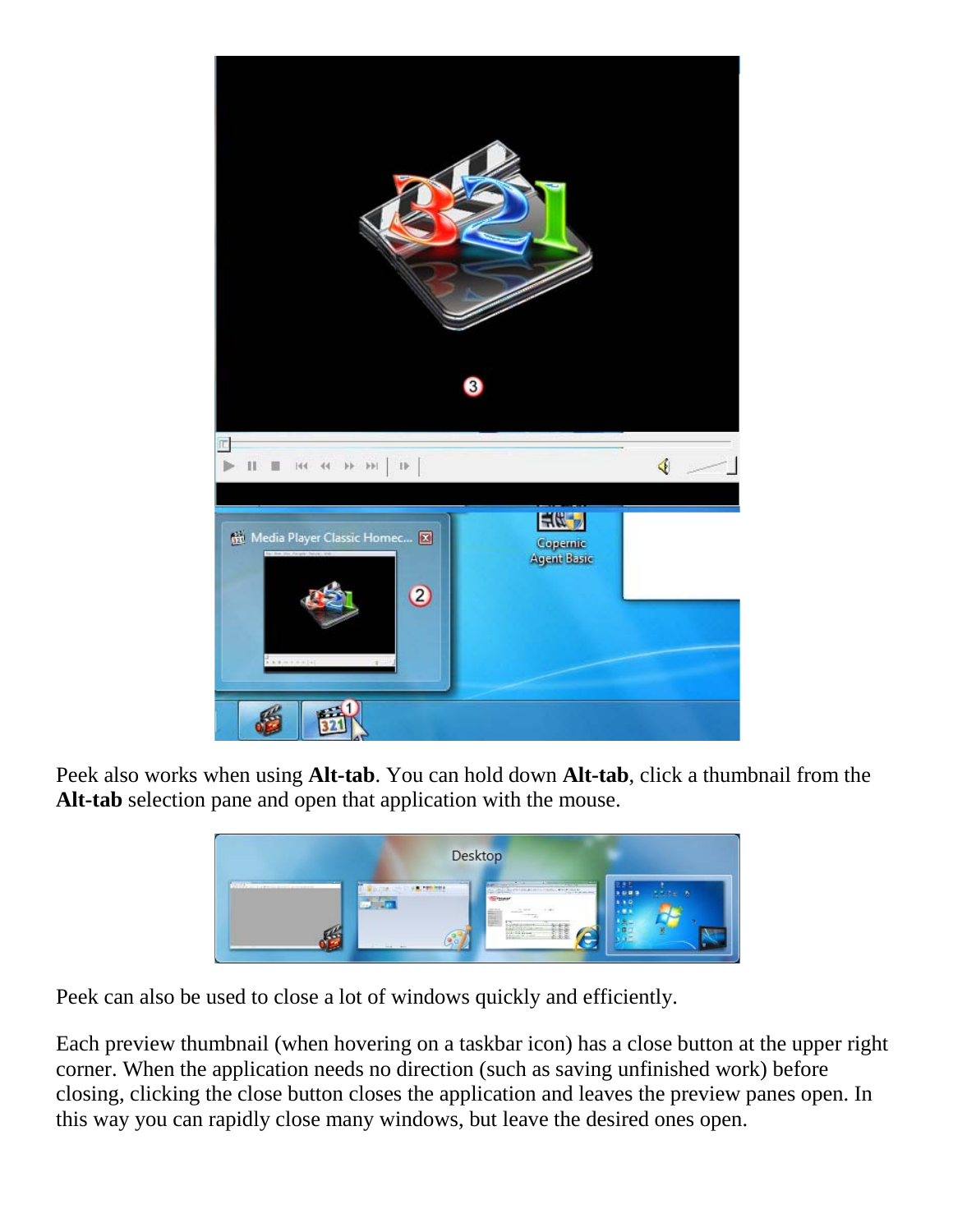

## **Shake**

If you want to work in a restored window but want to clear the clutter of other open windows, you can grab a window by the title bar and shake it back and forth with the mouse.



This minimizes all other windows, leaving the shaken window restored.

| Captioni                                                                                     | Search Page                                                                                                | <b>Backend</b><br>Editor                                                                                   |                                                                                | CATalyst                                       |
|----------------------------------------------------------------------------------------------|------------------------------------------------------------------------------------------------------------|------------------------------------------------------------------------------------------------------------|--------------------------------------------------------------------------------|------------------------------------------------|
| WIH<br>$\mathcal{L}^{\prime} = \mathcal{L}^{\prime} \mathcal{L}^{\prime}$                    |                                                                                                            | Document1 - Microsoft Word                                                                                 |                                                                                | $\Box$ e<br>$\boldsymbol{\mathbf{x}}$          |
| File<br>Home                                                                                 | Page Layout<br>Insert                                                                                      | References Mailings                                                                                        | Review<br>View                                                                 | $\triangle$ (2)                                |
| $\frac{1}{2}$<br>X<br>Calibri (Body)<br>b<br>в<br>Paste<br>$\mathcal{F}$<br>÷<br>Clipboard G | $\sqrt{11}$ $\sqrt{1}$<br>$I \subseteq Y$ abe $X_2 \times Y$<br>$A - B$ + $A - A$ + $A - A$<br>Font<br>Fa. | 狂・狂・狂い 鎮健<br>EEEEL'E<br>$\mathbf{A}$<br>$\frac{A}{Z}$<br>$\P$<br>$\mathbb{H}$ $\mathbb{R}$<br>Paragraph Fa | Æ<br>Editing<br>Quick Change<br>÷<br>Styles * Styles *<br>Styles<br>$\sqrt{2}$ |                                                |
|                                                                                              |                                                                                                            |                                                                                                            |                                                                                | $\overline{6}$<br>$\blacktriangle$<br>$\equiv$ |
|                                                                                              |                                                                                                            |                                                                                                            |                                                                                |                                                |
|                                                                                              |                                                                                                            |                                                                                                            |                                                                                |                                                |
| и                                                                                            |                                                                                                            | HH.                                                                                                        |                                                                                | v<br>$\hat{z}$<br>$\circ$<br>¥<br>r            |

Shake it again, and the windows are restored.